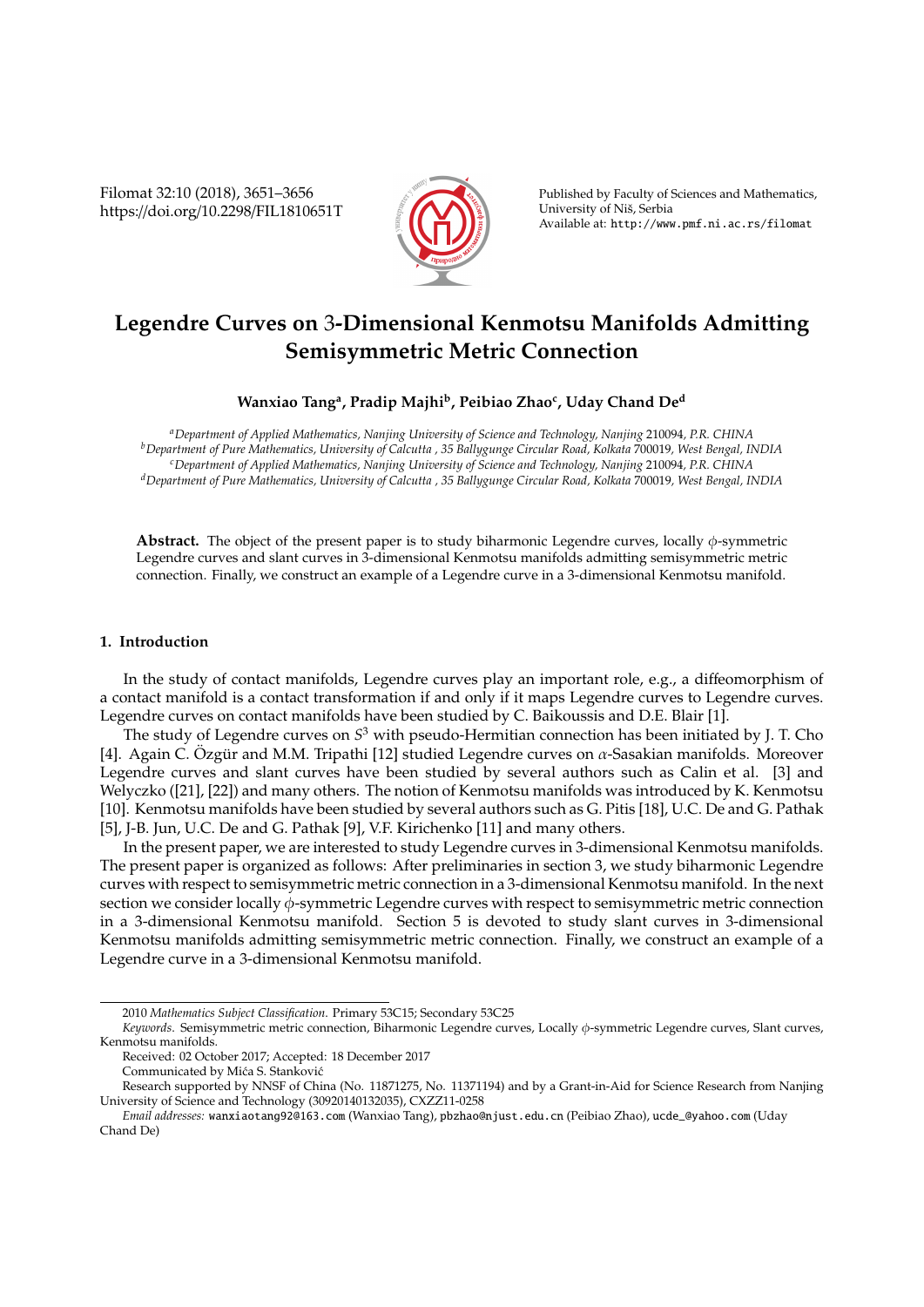#### **2. Preliminaries**

Let *M* be a connected almost contact metric manifold with an almost contact metric structure ( $\phi$ ,  $\xi$ ,  $\eta$ ,  $q$ ), that is,  $\phi$  is an (1, 1) tensor field,  $\xi$  is a vector field,  $\eta$  is an 1-form and  $\eta$  is a compatible Riemannian metric such that [2]

$$
\phi^{2}(X) = -X + \eta(X)\xi, \ \eta(\xi) = 1, \ \phi\xi = 0, \ \eta \circ \phi = 0,
$$
\n(1)

$$
g(\phi X, \phi Y) = g(X, Y) - \eta(X)\eta(Y),
$$
\n(2)

$$
g(X,\xi) = \eta(X), g(\phi X, Y) = -g(X, \phi Y),
$$
\n(3)

for all  $X, Y \in \chi(M)$ .

An almost contact manifold is called a Kenmotsu manifold if

$$
(\nabla_X \phi)Y = -g(X, \phi Y) - \eta(Y)\phi X \tag{4}
$$

and

$$
\nabla_X \xi = X - \eta(X)\xi. \tag{5}
$$

In [5], De and Pathak studied 3-dimensional Kenmotsu manifolds and obtain the expression of the curvature as follows:

$$
R(X,Y)Z = (\frac{r}{2} + 2)[g(Y,Z)X - g(X,Z)Y] - g(Y,Z)(\frac{r}{2} + 3)\eta(X)\xi + g(X,Z)(\frac{r}{2} + 3)\eta(Y)\xi
$$
  
 
$$
+ (\frac{r}{2} + 3)\eta(Y)\eta(Z)X - (\frac{r}{2} + 3)\eta(X)\eta(Z)Y.
$$
 (6)

A linear connection  $\tilde{V}$  on a Riemannian manifold is called symmetric if the torsion tensor of the connection is zero on the manifold. The connection is called semisymmetric [20] if the torsion  $\tilde{\tau}^t$  of  $\tilde{\nabla}$  satisfies

$$
\tilde{\tau}^t(X, Y) = \eta(Y)X - \eta(X)Y,\tag{7}
$$

where  $\eta$  is a nonzero 1-form.

The connection  $\tilde{V}$  is said to be a semisymmetric metric connection if

$$
\tilde{\nabla}g=0.
$$

The semisymmetric metric connection  $\tilde{\nabla}$  and the Levi-Civita connection  $\nabla$  on an almost contact metric manifold are related by [17]

$$
\tilde{\nabla}_X Y = \nabla_X Y + \eta(Y) X - g(X, Y)\xi,\tag{8}
$$

for all vector fields *X*,*Y* on *M*. Semisymmetric metric connections have been studied by several authors such as U. C. De ([6]) and Özgür et al. ([13], [14], [15]) and many others.

A curve γ on *M* is called a Frenet curve with respect to the semisymmetric metric connection if

$$
\tilde{\nabla}_T T = \tilde{\kappa} N,\tag{9}
$$

$$
\tilde{\nabla}_T N = -\tilde{\kappa} T + \tilde{\tau} B,\tag{10}
$$

$$
\nabla_T B = \tilde{\tau} N,\tag{11}
$$

where  $\tilde{\kappa} = |\tilde{\nabla}_T T|$  and  $\tilde{\tau}$  are the curvature and torsion with respect to the semisymmetric metric connection,  $T = \dot{\gamma}$ , *N*, *B* is the Frenet frame along  $\gamma$ .

For the semisymmetric metric connection, we can also define the helix, circle and geodesic by using the same method as in [4]. A helix is a curve where both its curvature and torsion with respect to the semisymmetric metric connection are constants. In particular, curves with constant nonzero curvature and zero torsion are called circles with respect to the semisymmetric metric connection. Note that the geodesics are regarded as helices where both their curvature and torsion are zero.

A Frenet curve  $\gamma$  in an almost contact metric manifold is said to be a Legendre curve if it is an integral curve of the contact distribution *D* = *kern*. Formally, it is also said that  $q(\gamma, \gamma) = 1$ ,  $\eta(\gamma) = 0$ .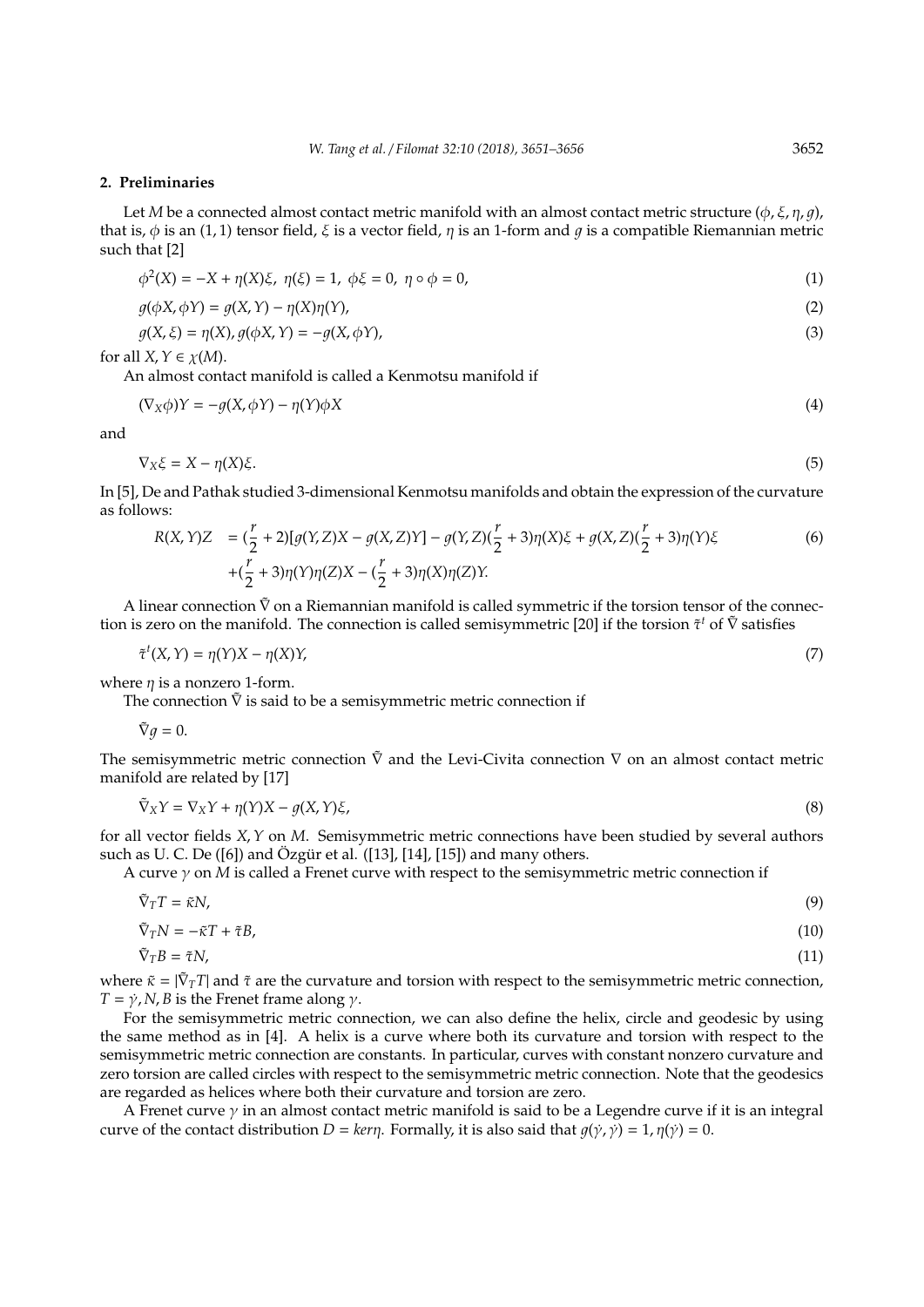### **3. Biharmonic Legendre Curves with Respect to Semisymmetric Metric Connection**

**Definition 3.1.** *[8] A Legendre curve on a* 3*-dimensional Kenmotsu manifold will be called biharmonic with respect to semisymmetric metric connection* ∇˜ *if it satisfies*

$$
\tilde{\nabla}_T^3 T + \tilde{\nabla}_T \tilde{\tau}^t (\tilde{\nabla}_T T, T) + \tilde{R} (\tilde{\nabla}_T T, T) T = 0,
$$
\n(12)

where τ̃<sup>t</sup> is torsion of semisymmectric connection and T is tangent vector field of the curve.

Let us consider a Legendre curve  $\gamma$ . Let *T* be the tangent vector field of  $\gamma$ . We take {*T*,  $\phi$ *T*,  $\xi$ } be an orthonormal right handed system when  $\phi T = -N$ ,  $\phi N = T$ .

For a semisymmetric metric connection

$$
\tilde{\nabla}_T \tilde{\tau}^t (\tilde{\nabla}_T T, T) = 0. \tag{13}
$$

Hence (12) reduces to

$$
\tilde{\nabla}_T^3 T + \tilde{\kappa} \tilde{R}(N, T) T = 0. \tag{14}
$$

Let  $\tilde{R}$  and *R* be the Riemannian curvature tensor with respect to the semisymmetric metric connection and Levi-Civita connection respectively. Then the relation between  $\tilde{R}$  and *R* is given by [20]

$$
\tilde{R}(X, Y)Z = R(X, Y)Z - L(Y, Z)X + L(X, Z)Y - g(Y, Z)FX + g(X, Z)FY,
$$
\n(15)

where *L* is a tensor field of type (0, 2) given by

$$
L(Y,Z) = (\nabla_Y \eta)Z - \eta(Y)\eta(Z) + \frac{1}{2}\eta(\xi)g(Y,Z)
$$
\n(16)

*F* is a tensor field of type (1, 1) given by  $q(FY, Z) = L(Y, Z)$  for any vector field  $Y, Z$  on *M*.

Using (5) in (16), we have  $\sim$ 

$$
L(Y, Z) = \frac{3}{2}g(Y, Z) - 2\eta(Y)\eta(Z). \tag{17}
$$

Considering  $q(FY, Z) = L(Y, Z)$  in the above equation we obtain

$$
FY = \frac{3}{2}Y - 2\eta(Y)\xi.
$$
\n(18)

Substituting (17) and (18) into (15) we get for a 3-dimensional Kenmotsu manifold [17]

$$
\tilde{R}(X,Y)Z = R(X,Y)Z - 3[g(Y,Z)X - g(X,Z)Y] + 2[g(Y,Z)\eta(X)\xi - g(X,Z)\eta(Y)\xi]
$$
\n
$$
+2\eta(Z)[\eta(Y)X - \eta(X)Y].
$$
\n(19)

For a Legendre curve  $\eta(T) = 0$ ,  $\eta(N) = 0$ , because we have considered Frenet Frame as  $\{T, \phi T, \xi\}$  where  $\phi T = -N$ . Using this facts in (19) and considering (6), we get

$$
\tilde{R}(N,T)T = (\frac{r}{2} - 1)N.\tag{20}
$$

By Frenet formula (9),(10) and (11) we get

$$
\tilde{\nabla}_T^3 T = -3\tilde{\kappa}\tilde{\kappa}' T + (\tilde{\kappa}'' - \tilde{\kappa}^3 - \tilde{\kappa}\tilde{\tau}^3)N + (2\tilde{\tau}\tilde{\kappa}' + \tilde{\kappa}\tilde{\tau}')B,\tag{21}
$$

where  $N = -\phi T$ ,  $B = \xi$ .

In view of (20) and (21) we obtain

$$
\tilde{\nabla}_T^3 T + \tilde{\kappa}\tilde{R}(N,T)T = -3\tilde{\kappa}\tilde{\kappa}'T + \left[ (\tilde{\kappa}''' - \tilde{\kappa}^3 - \tilde{\kappa}\tilde{\tau}^2) + \tilde{\kappa}(\frac{r}{2} - 1)N \right] + (2\tilde{\tau}\tilde{\kappa}' + \tilde{\kappa}\tilde{\tau}')B. \tag{22}
$$

By virtue of (14) and observing the component from right hand side of (22), we get  $\tilde{k}$  and  $\tilde{\tau}$  e are constant such that  $\tilde{k}^2 + \tilde{\tau}^2 = 1 - \frac{1}{2}r$ . Hence we can state the following theorem:

**Theorem 3.2.** *Let* γ *be a nongeodesic biharmonic Legendre curve with respect to the semisymmetric metric connection on a 3-dimensional Kenmotsu manifold. Then it is a helix of the semisymmetric metric connection such that*  $\tilde{k}^2 + \tilde{\tau}^2 = 1 - \frac{1}{2}r$ . The converse statement is true when the torsion tensor is constant along  $\gamma$ .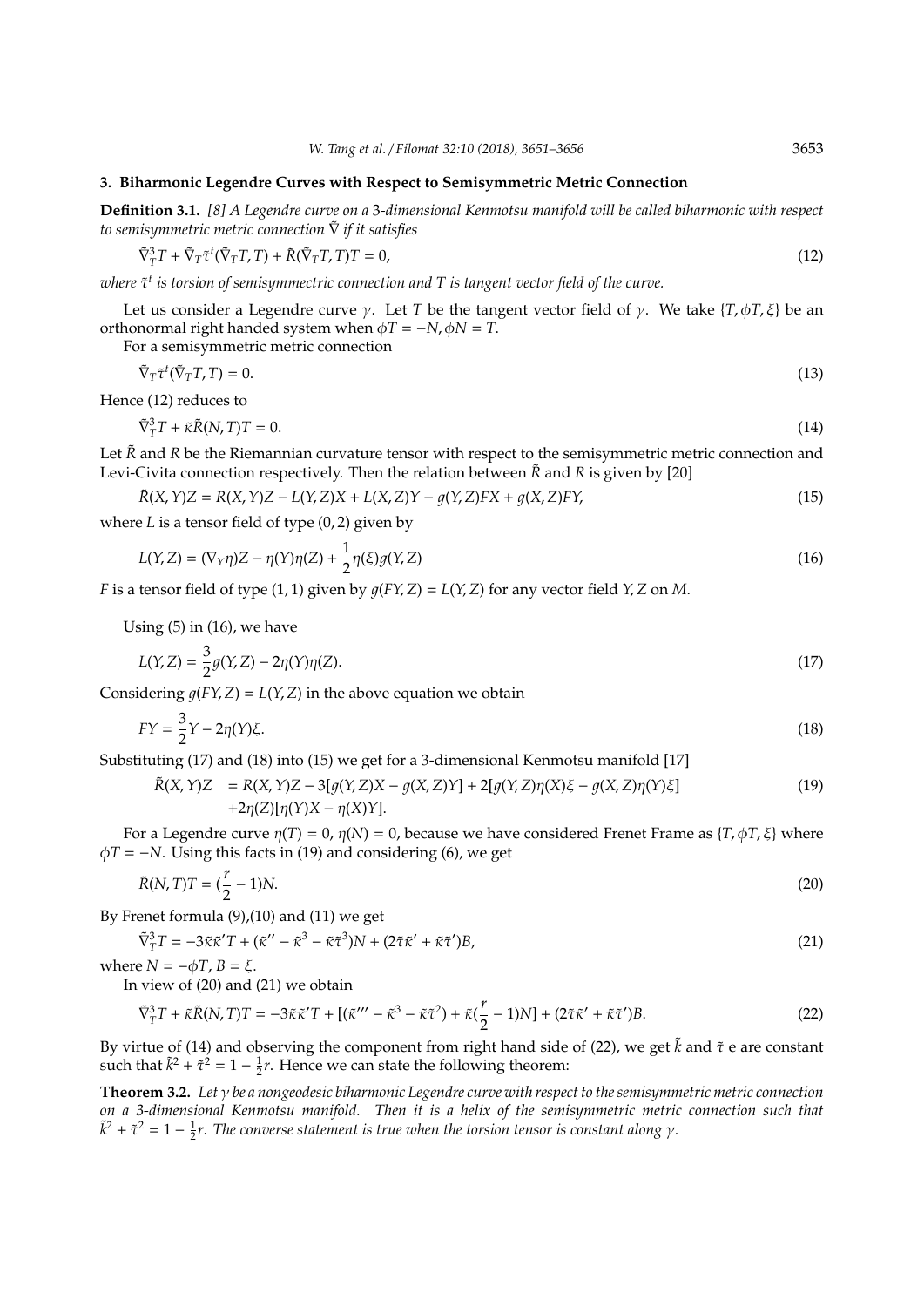#### **4. Locally** φ**-Symmetric Legendre Curves**

The notion of Locally  $\phi$ -symmetric Legendre curves was introduced in the paper [19].

**Definition 4.1.** *With respect to the semisymmetric metric connection a Legendre curve on a* 3*-dimensional Kenmotsu manifold is called locally* φ*-symmetric if it satisfies*

$$
\tilde{\phi}^2(\tilde{\nabla}_T \tilde{R})(\tilde{\nabla}_T T, T)T = 0.
$$
\n(23)

Let us consider a Legendre curve  $\gamma$ . Now proceeding in the same way as in the previous section, we get

$$
\tilde{R}(\tilde{\nabla}_T T, T)T = \tilde{\kappa}(\frac{r}{2} - 1)N. \tag{24}
$$

By definition of covariant differentiation of  $\tilde{R}$  we get

$$
(\tilde{\nabla}_T \tilde{R})(\tilde{\nabla}_T T, T) = \tilde{\nabla}_T \tilde{R}(\tilde{\nabla}_T T, T)T - \tilde{R}(\tilde{\nabla}_T^2 T, T)T - \tilde{R}(\tilde{\nabla}_T T, \tilde{\nabla}_T T)T - \tilde{R}(\tilde{\nabla}_T T, T)\tilde{\nabla}_T T.
$$
\n(25)

Using Frenet formula, we get from the above relation

$$
(\tilde{\nabla}_T \tilde{R})(\tilde{\nabla}_T T, T) = \tilde{\nabla}_T \tilde{R}(\tilde{\nabla}_T T, T)T - \tilde{\kappa}' \tilde{R}(N, T)T + \tilde{\kappa}^2 \tilde{R}(T, T)T - \tilde{\kappa} \tilde{\tau} \tilde{R}(B, T)T - \tilde{\kappa}^2 \tilde{R}(N, N)T - \tilde{\kappa}^2 \tilde{R}(N, T)N.
$$
 (26)

After some straight forward calculations we have

$$
(\tilde{\nabla}_T \tilde{R})(\tilde{\nabla}_T T, T) = \tilde{\kappa}'(\frac{r}{2} - 1)N + \tilde{\kappa}(\frac{r}{2} - 1)'N + \tilde{\kappa}(\frac{r}{2} - 1)(-\tilde{\kappa}T + \tilde{\tau}B)
$$
  

$$
-\tilde{\kappa}'(\frac{r}{2} - 1)N - \tilde{\kappa}\tilde{\tau}(\frac{r}{2} - 1)B - \tilde{\kappa}^2(1 - \frac{r}{2})T,
$$
 (27)

where ' denotes differentiation. From (27) we have

$$
(\tilde{\nabla}_T \tilde{R})(\tilde{\nabla}_T T, T) = \tilde{\kappa}(\frac{r}{2} - 1)'N. \tag{28}
$$

Applying  $\phi^2$  in both sides of the above equation

$$
\phi^2(\tilde{\nabla}_T \tilde{R})(\tilde{\nabla}_T T, T) = -\tilde{\kappa}(\frac{r}{2} - 1)'N. \tag{29}
$$

By virtue of (4.1) in Definition 2 and the above relation we observe that: A necessary and sufficient condition for a Legendre curve on a 3-dimensional Kenmotsu manifold to be locally  $\phi$ -symmetric with respect to the semisymmetric metric connection  $\tilde{\nabla}$  is either  $\tilde{\kappa} = 0$ , or *r*=constant.

If  $r$  =constant, the original manifold is locally  $\phi$ -symmetric and hence the curve is trivially locally φ-symmetric. If *r* is a non-zero constant, then the curve will be locally φ-symmetric if and only if  $\tilde{\kappa} = 0$ . So, we can state the following:

**Theorem 4.2.** *There exists no non-geodesic locally* φ*-symmetric Lengendre curves on a three dimensional Kenmotsu manifolds with respect to the semisymmetric metric connection.*

#### **5. Slant curves in 3-dimensional Kenmotsu manifolds admitting semisymmetric metric connection**

**Definition 5.1.** *[4] A Frenet curve is called a slant curve if it makes a constant angle with the Reeb vector field* ξ*.*

Hence a curve  $\gamma$  on an almost contact metric manifold is a slant curve if  $\eta(\gamma) = \cos \theta$  and  $g(\gamma, \gamma) = 1$ , where  $\theta$  is a constant, called the slant angle. In particular, if the angle is  $\pi/2$ , the curve becomes a Legendre curve. Slant curves in trans Sasakian manifolds have been studied by S. Güvenç and C. Özgür [7]. They have given examples of Slant curves.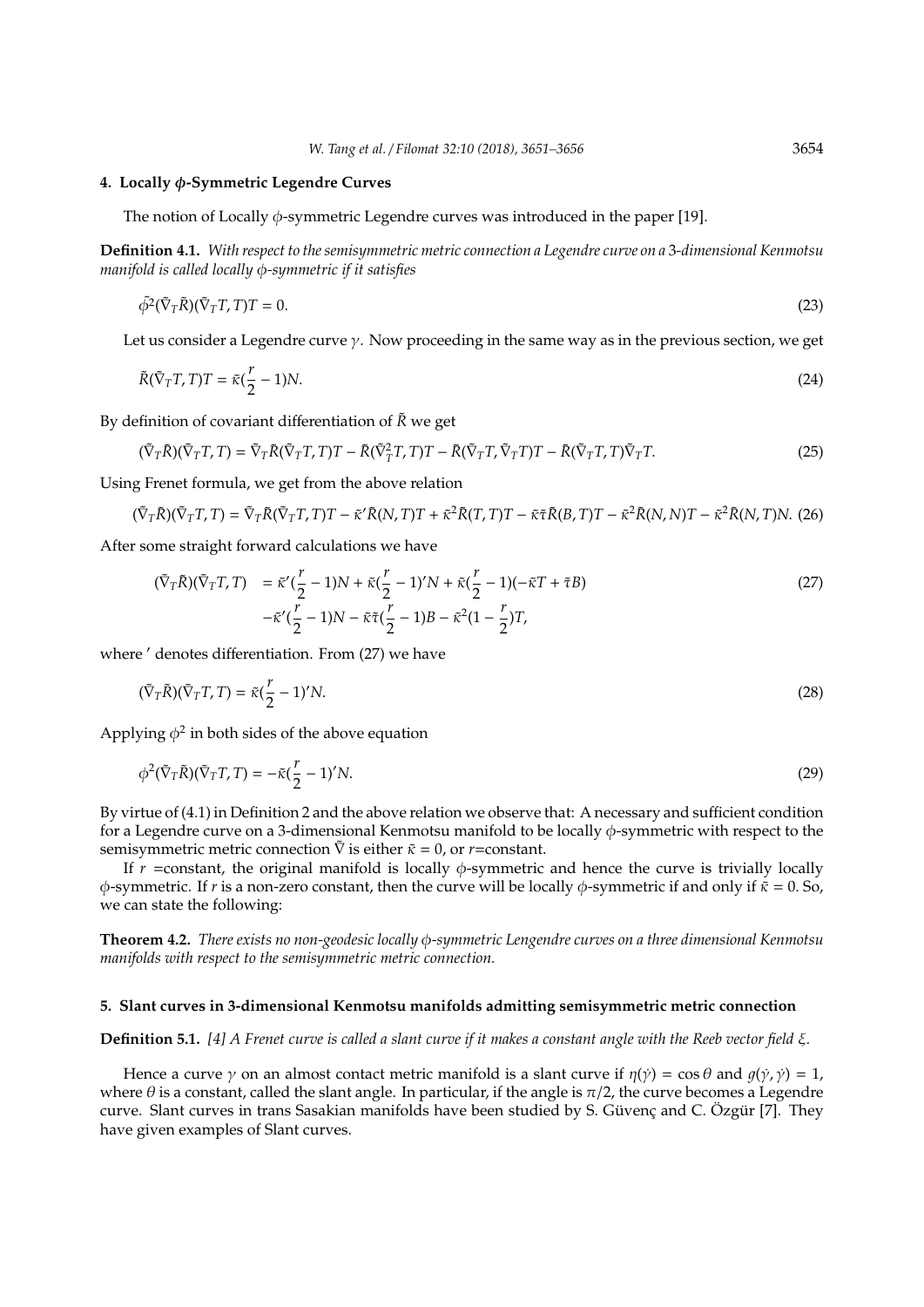In this section, we are interested to study slant curves on 3-dimensional Kenmotsu manifolds with respect to semisymmetric metric connection. Let us consider a slant curve  $\gamma$  on a Kenmotsu manifold with respect to the semisymmetric metric connection. Here  $\gamma'(s) = T(s)$  is given by

$$
\cos \theta(s) = \eta(\gamma'(s)) \n= g(T(s), \xi),
$$
\n(30)

where  $\theta$  is a constant slant angle. Since  $\tilde{\nabla}$  is semi-symmetric metric connection,  $\tilde{\nabla}q = 0$ . So,

$$
\tilde{\nabla}_T g(T,\xi) - g(\tilde{\nabla}_T T,\xi) - g(T,\tilde{\nabla}_T \xi) = 0.
$$
\n(31)

Now  $g(T, \xi) = \cos \theta(s)$ . Hence  $\tilde{\nabla}_T g(T, \xi) = -\sin \theta(s) \theta'(s)$ .

Again from the relation between  $\tilde{\nabla}$  and  $\nabla$ , we get

$$
\tilde{\nabla}_T \xi = \nabla_T \xi - T - \cos \theta \xi.
$$

Using the above results and (2.9) in (5.2), we get

 $-\sin\theta(s)\theta'(s) = \tilde{\kappa}\eta(N) - 2\cos^2\theta.$ 

For  $\theta$ =constant, the above equation reduces to

$$
\tilde{\kappa}\eta(N) = 2\cos^2\theta.\tag{32}
$$

Consider  $\theta \neq \pi/2$ , from (5.3), we get  $\tilde{\kappa} \neq 0$ .

Thus we can state the following:

**Theorem 5.2.** *A non-Legendre slant curve on a three-dimensional Kenmotsu manifold with respect to the semisymmetric metric connection is never a geodesic.*

# **6. Example of a Legendre Curve in a 3-Dimensional Kenmotsu Manifold**

Let us consider the 3-dimensional manifold  $M = \{(x, y, z) \in \mathbb{R}^3 : (x, y, z) \neq (0, 0, 0)\}\)$ , where  $(x, y, z)$  are the standard coordinates in  $\mathbb{R}^3$ . The vector fields

$$
e_1 = e^{-z} \frac{\partial}{\partial x}, \ e_2 = e^{-z} \frac{\partial}{\partial y}, \ e_3 = \frac{\partial}{\partial z},
$$

are linear independent at each point of  $M$ . Let  $q$  be the metric defined by

$$
g(e_i, e_j) = 1, \quad for \ i = j, = 0, \quad for \ i \neq j.
$$

Here *i* and *j* runs from 1 to 3.

Let  $\eta$  be the 1-form defined by  $\eta(Z) = q(Z, e_3)$ , for any vector field *Z* tangent to *M*. Let  $\phi$  be the (1, 1) tensor field defined by

$$
\phi e_1 = -e_2, \ \phi e_2 = e_1, \ \phi e_3 = 0.
$$

Then we have

 $[e_1, e_2] = 0$ ,  $[e_1, e_3] = e_1$ ,  $[e_2, e_3] = e_2$ .

From Koszul's formula, the Riemannian connection we have

 $\nabla_{e_1} e_1 = -e_3, \quad \nabla_{e_1} e_3 = e_1,$